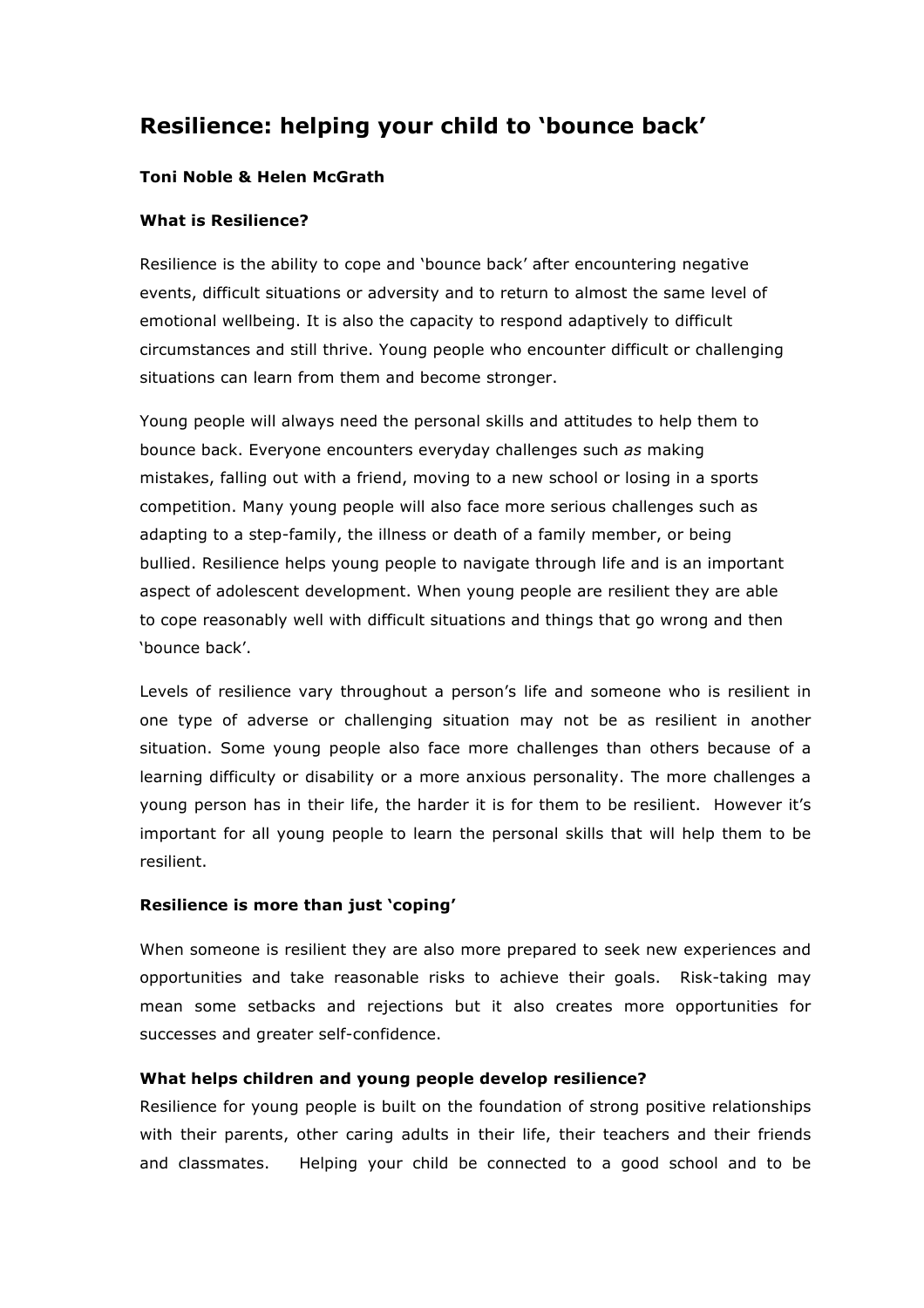involved in positive community groups and experiences such as sporting teams, and art/drama/dance groups also increases their opportunities to develop resilience and a sense of belonging. You can also help your child to become more resilient by providing them with opportunities to learn and practise the following skills, attitudes and behaviours:

- *Social Skills* such as the skills needed to make and keep friends, successfully resolve conflict and cooperate and work well in a team or group
- *Behaviour that reflects empathy and pro-social values* such as being respectful, kind, fair, honest and cooperative. Such behaviour includes not mistreating or bullying others, showing care and concern to people who need support, being friendly and not excluding people because of their differences.
- *Self-respect* which develops from setting high standards for their own behaviour and believing that they matter and should be treated respectfully by others. When people self-respect they also self-protect and avoid behaviours and situations that present a risk to their safety and wellbeing such as engaging in unsafe practices when using the internet and mobile phones. It will also help them to be less vulnerable to be bullied.
- *Skills for managing strong feelings* such as anxiety, fear and anger. This also includes being able to turn a bad mood into a better one
- *Optimistic thinking skills* such as:
	- o *positive tracking* which means focusing more on the positives and things that go well and trying to find the positives (however small) in negative situations
	- o *expecting things to mostly work out well* and having the confidence to persevere when faced with obstacles
	- o *using an optimistic explanatory style* which means believing that unwelcome situations are *temporary* (and will probably improve with effort and/or time) and also *speci*fic (and don't have to flow over into all aspects of your life)
- *Helpful thinking skills* which are based on the type of thinking which is both grounded in facts and reality and also helps you to stay calm so problems can be more readily solved.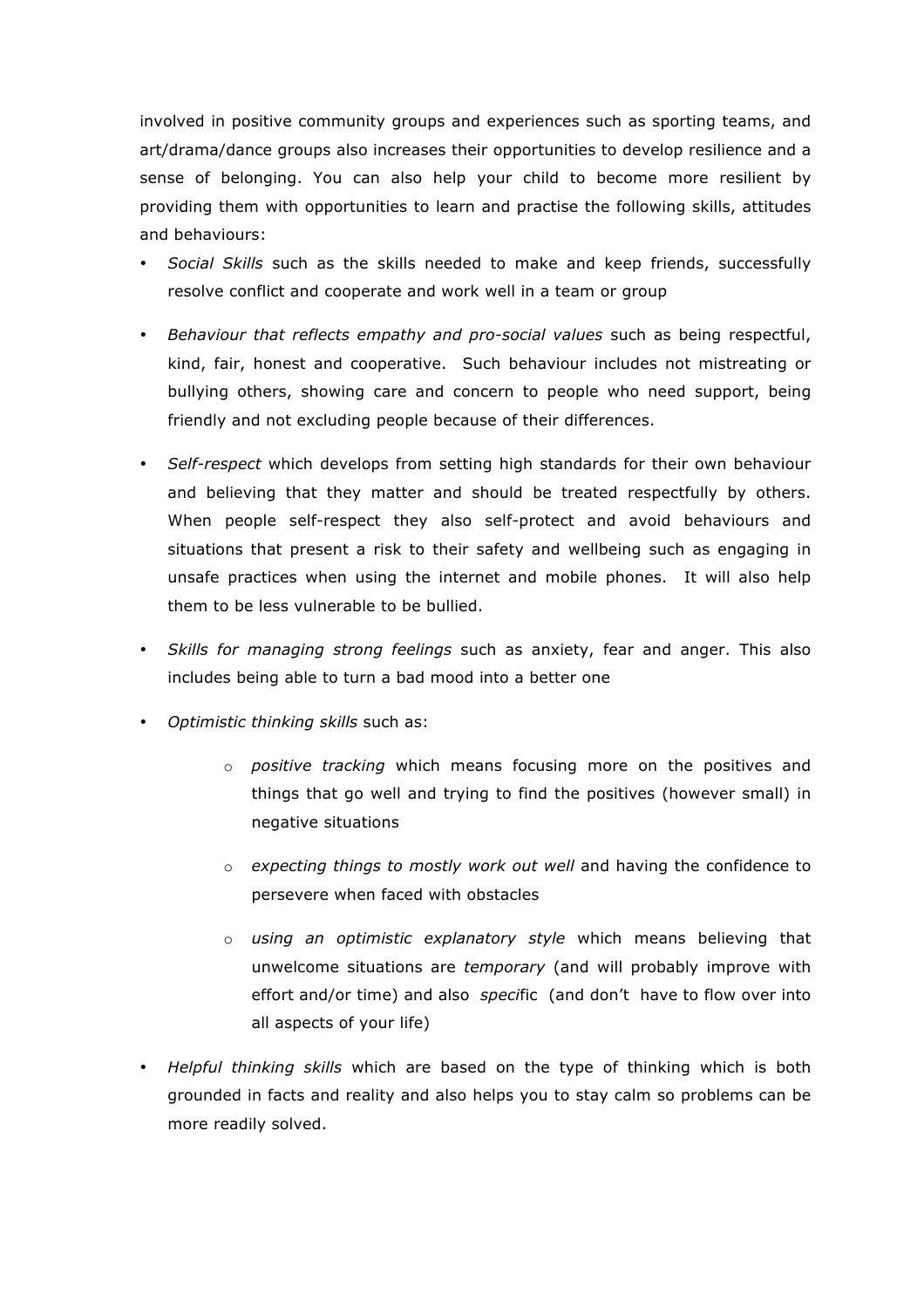- *A sense of humour i.e.* finding something funny, even if only small, in an adverse situation to help keep things in perspective
- *Goal setting Skills* such as making plans, being organised and self-disciplined, being prepared to work hard and being resourceful.
- *A sense of personal competence* which can be fostered by helping your child to identify their specific strengths and limitations, by encouraging them to set goals that require them to use and develop those strengths and by supporting them to undertake responsibilities such as minding younger siblings, teaching others, organising activities that also benefit others and undertaking part-time jobs.

# **Some key messages to communicate to your child to help them become more resilient**

- Life is mainly good, but now and then everyone has a difficult or unhappy time. That's a normal part of life.
- Things nearly always get better even though sometimes they may take a bit longer to improve than you would like. Stay hopeful and work on the problem if you can
- You will feel better and have more ideas about what you might do if you talk to someone you trust about what's worrying or upsetting you.
- No-one is perfect. All of us make mistakes and finds out there are some things we can't do well.
- If you can find something positive or funny in a difficult situation, no matter how small, it can help you to cope better
- Take fair responsibility for the thing you have done or not done that contributed to a difficult or unhappy situation. Don't over-blame yourself because circumstances, bad luck or what others did may have contributed too.
- If a situation can't be changed, you just have to accept it and live with it. Don't make yourself miserable by exaggerating how bad something is or by assuming that the worst possible picture is the one that will happen.
- When something goes wrong it will usually only affect one part of your life. Concentrate more for a while on the things in your life that are still going well.
- Everyone gets scared at times but not always about the same things. Facing your fears will help you to grow stronger.
- Don't let yourself be 'hijacked' by your feelings so that you are no longer in charge of yourself. Find a way to calm yourself down so you can think of the best way to deal with how you are feeling.
- You can change a bad mood into a good mood if you try. For example you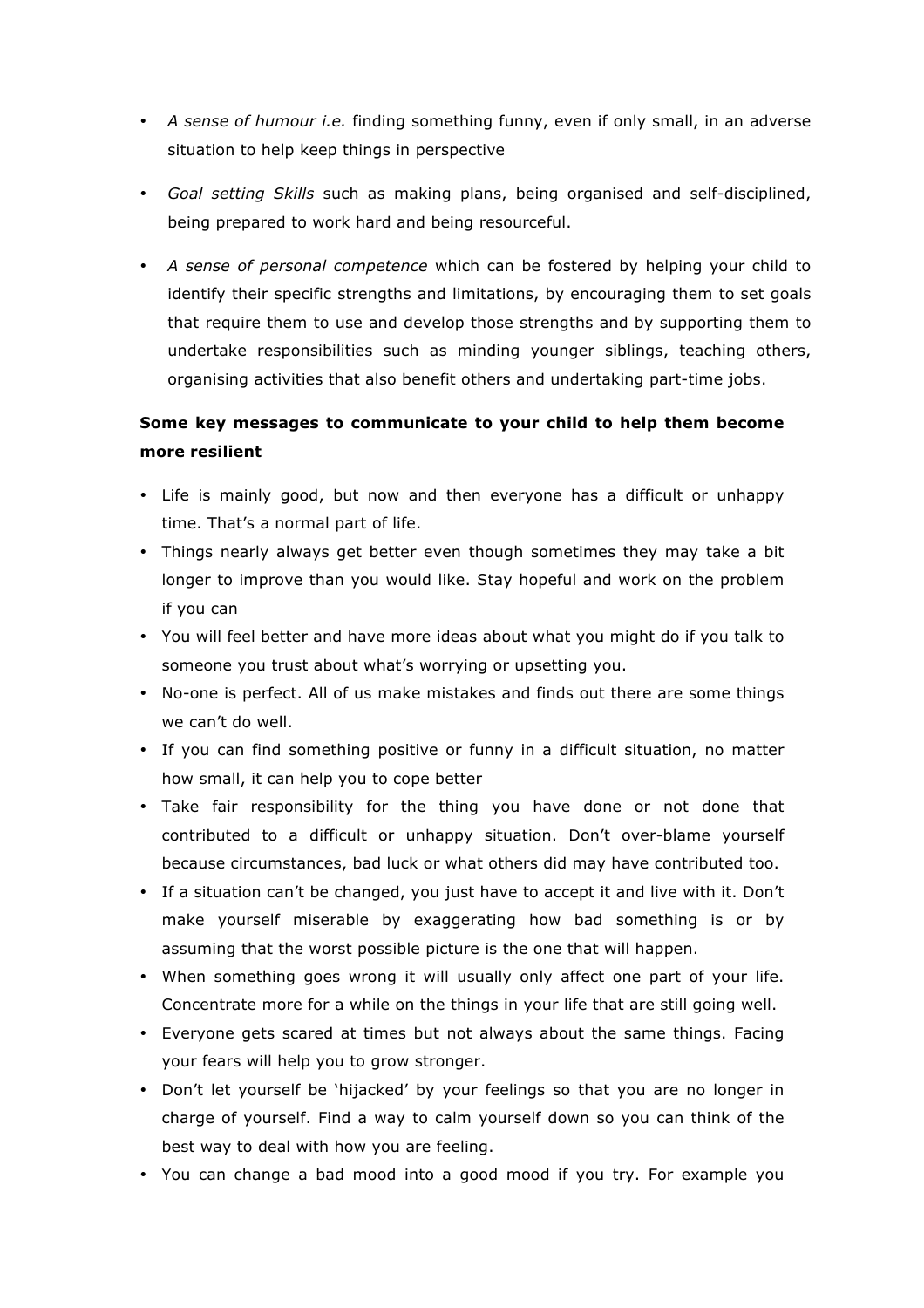could:

- rethink the problem in a more helpful way
- go for a vigorous walk or undertake some other form of exercise
- do something kind for someone else
- go over some good memories by looking through photographs
- watch a funny TV show or DVD or read something funny

# **Other approaches you can take to develop resilience in your child**

- Don't over-protect your child from the normal challenges that young people have at different ages. Don't do things for them without checking to see if they are capable of doing it for themselves.
- Encourage your child to talk about what's troubling them and help them to find solutions. Encourage them to talk about how they are feeling and what they are thinking about the problem. Show them that you understand and then help them think about the positives and negatives of different solutions.
- Gently dispute their self-defeating or unhelpful talk (e.g. *I can't do this, I'm hopeless).*
- Don't fight all of your child's battles for them. They need to experience some difficult times and deal with them so they can learn how to bounce back.
- Model effective solving of problems that are age appropriate for your child by talking 'out loud'. Review different solutions to your 'problem' and the possible good or bad consequences of the different solutions.
- When your child is upset about an unwelcome or distressing situation, help them to keep things in perspective by asking them: *Does this really matter as much as you think it does? Are you getting upset over very little? On a scale from 1 to 10, how bad is this really'?*
- Let your child see and hear you using positive tracking, showing appreciation to others for the support they give them, saying 'things will get better soon' and expecting that good outcomes are possible

# **References**

Andrews, G., M. Szabó, and J. Burns, (2001). *Avertable risk factors for depression*. 2001, Beyondblue, the Australian National Depression Initiative.

Andrews, G., Szabo.M., and J. Burns, *Preventing major depression in young people.* British Journal of Psychiatry, 2002. **181**: p. 460-462.